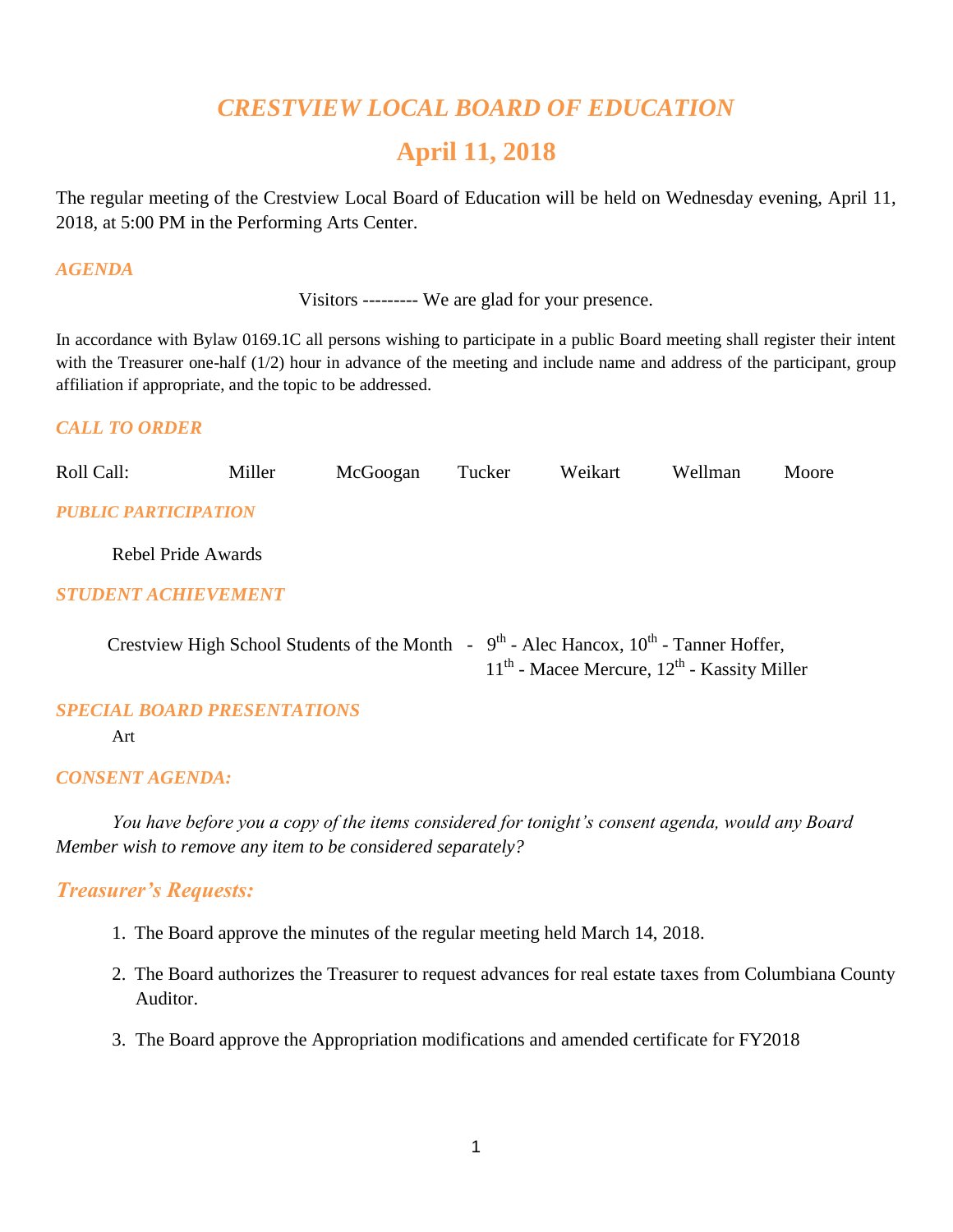# *Superintendent's Requests:*

- 1. The Board approve Summer Enrichment and Intervention to be held at Crestview Middle School for a two (2) week period July 23, 2018 to August 3, 2018.
- 2. The Board approve Summer Enrichment and Intervention to be held at Crestview Elementary School for a two (2) week period June 4, 2018 to June 15, 2018.
- 3. The Board approve the following as a non-paid volunteer for the 2017-18 school year; pending all required reports:

Timothy Vargo – CHS Volunteer Assistant Baseball Coach

4. The Board grant supplemental contract to the following certificated personnel for the summer of 2018 as per salary schedule for the assignment designated; all required reports are on file:

Benjamin Corll – CES Intervention Summer School Teacher (2018)

# **END of CONSENT AGENDA**

Recommend the Board approve the consent agenda as presented:

Moved by \_\_\_\_, second by \_\_\_\_\_ to approve consent agenda. Vote yes:  $\_$ <sub>\_\_\_\_</sub>, \_\_\_\_, \_\_\_\_, \_\_\_\_\_, \_\_\_\_\_\_. Vote no: \_\_\_\_\_, \_\_\_\_\_, \_\_\_\_, \_\_\_\_, \_\_\_\_\_. Absent: \_\_\_\_\_\_, \_\_\_\_\_. Motion carried \_\_\_\_\_. Failed .

# *Treasurer's Requests/Recommendations not included in Consent Agenda:*

1. Recommend: The Board approve financial reports and investments as prepared and presented.

Moved by \_\_\_\_\_, second by \_\_\_\_\_. Vote yes: \_\_\_\_\_, \_\_\_\_\_, \_\_\_\_\_, \_\_\_\_\_, \_\_\_\_\_. Vote no: \_\_\_\_, ——, ——, ——, Absent: \_\_\_\_, \_\_\_\_. Motion carried \_\_\_\_. Failed \_\_\_\_.

2. Recommend: The Board approve the agreement for voice services for FY 2019 with ACCESS as per attached.

Moved by \_\_\_\_\_, second by \_\_\_\_\_. Vote yes: \_\_\_\_\_, \_\_\_\_\_, \_\_\_\_\_, \_\_\_\_\_, \_\_\_\_\_. Vote no: \_\_\_\_, \_\_\_\_, \_\_\_\_, \_\_\_\_\_, Absent: \_\_\_\_\_, \_\_\_\_\_. Motion carried \_\_\_\_\_. Failed \_\_\_\_\_.

3. Recommend: The Board approve agreement for Internet Access and Application services for FY 2019 with ACCESS as per attached.

Moved by \_\_\_\_\_, second by \_\_\_\_\_. Vote yes: \_\_\_\_\_, \_\_\_\_\_, \_\_\_\_\_, \_\_\_\_\_, \_\_\_\_\_. Vote no: \_\_\_\_, ——, ——, ——, ———, Absent: \_\_\_\_, \_\_\_\_\_. Motion carried \_\_\_\_\_. Failed \_\_\_\_.

4. Recommend: The Board accept donations from: a. Various Donors \$ 250.00 to CMS PSS for Rebel Backpack

Moved by \_\_\_\_\_, second by \_\_\_\_\_. Vote yes: \_\_\_\_\_, \_\_\_\_\_, \_\_\_\_\_, \_\_\_\_\_, \_\_\_\_\_. Vote no: \_\_\_\_, \_\_\_\_, \_\_\_\_, \_\_\_\_\_, Absent: \_\_\_\_, \_\_\_\_\_. Motion carried \_\_\_\_\_. Failed \_\_\_\_.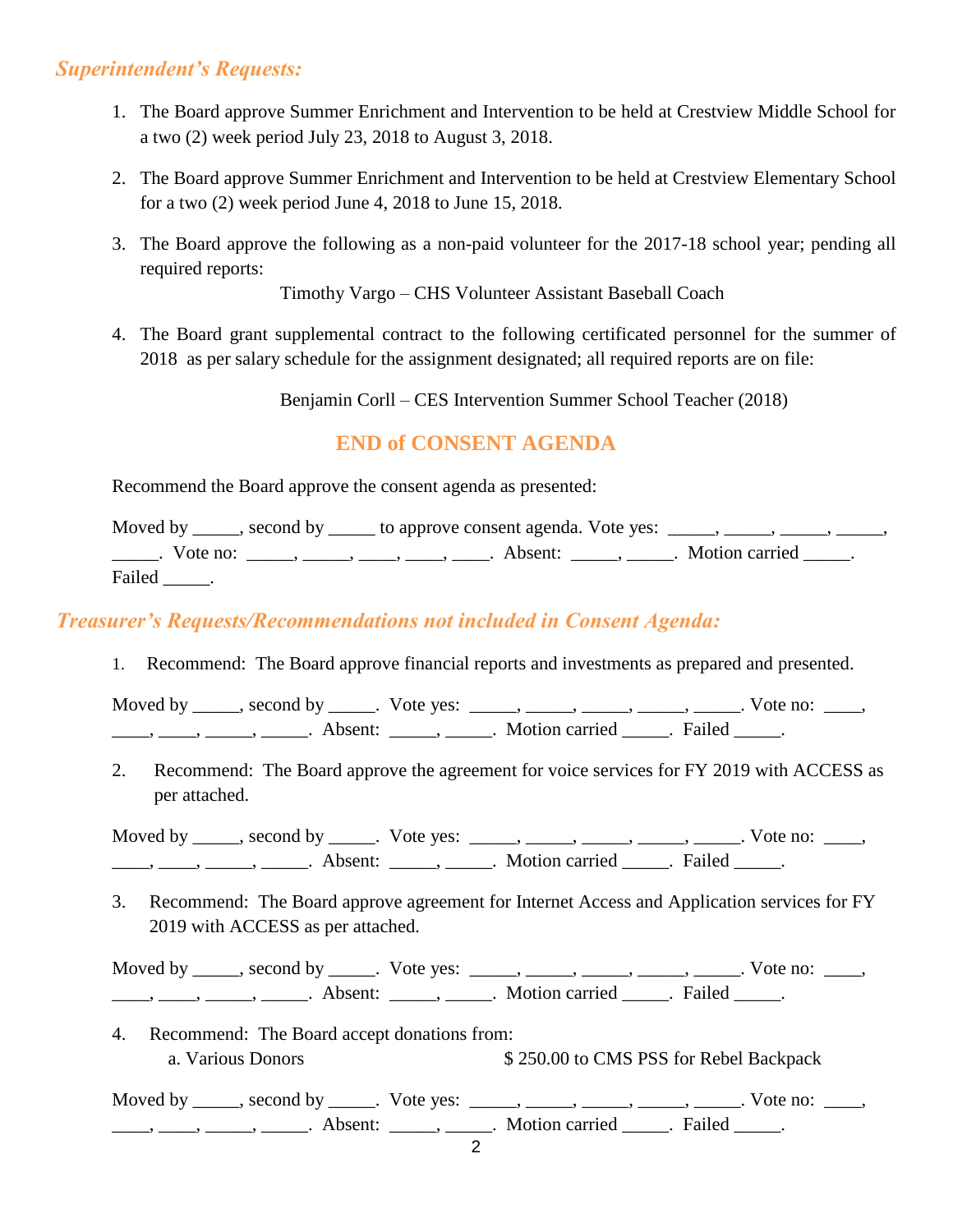# *Board Reports:*

| 1. Career Center Report               | Mr. Tucker   |
|---------------------------------------|--------------|
| 2. Student Achievement Liaison Report | Mrs. Wellman |
| 3. Legislative Report                 | Mr. Weikart  |
| 4. Student Board Member Report        | Mr. Moore    |

## *Board Committee Reports:*

| 1. Buildings & Grounds | Mr. McGoogan |
|------------------------|--------------|
| 2. Athletic Council    | Mr. Tucker   |
| 3. Personnel           | Mr. Tucker   |
| 4. Finance Audit       | Mrs. Wellman |
| 5. Policy              | Mrs. Wellman |
| 6. Communications      | Mr. Weikart  |
| 7. Insurance           | Mr. Weikart  |
| 8. Business Advisory   | Mr. McGoogan |

### *Administrative Reports:*

| 1. Elementary School | Mrs. Dangerfield      |
|----------------------|-----------------------|
| 2. Middle School     | Mrs. Lemaster         |
| 3. High School       | Mrs. Dickson          |
| 4. Special Education | Mr. Hill              |
| 5. Athletic          | Mr. Cusick/Mrs. Nappi |
| 6. Lunchroom         | <b>Miss Wilmes</b>    |
| 7. Technology        | Mr. Miller            |
| 8. Transportation    | Mr. Burbick           |
| 9. Maintenance       | Mr. Radman            |
|                      |                       |

### *Superintendent's Report:* Mr. Manley

### **Superintendent's Requests/Recommendations not included in Consent Agenda:**

1. The Board award the following licensed personnel supplemental contracts for math training for up to 16 hours during the summer of 2018 at \$17.00 per hour. The training will focus on our new math program and the curriculum mapping of standards with the materials.

CES - Lisa Campbell, Rachel Sebastiani, Ashley Bartholomew, Colby Adams, Tiffany Sell, Jayla Leetch, Danielle Orville, Sherry Ervin, Kathleen Storm, Hilary McLoud, Michele Shaffer, Barbara Lipp, Sara Householder, Shawn Louk, Steven Weber, Kristen Miller, Denise Crawford, Kimberly Gilbert, Dominic Perry, and Richard Gates

CMS - Stephanie Stewart, Scott Mealy

Moved by \_\_\_\_\_, second by \_\_\_\_\_. Vote yes: \_\_\_\_\_, \_\_\_\_\_, \_\_\_\_\_, \_\_\_\_\_, \_\_\_\_\_. Vote no: \_\_\_\_, ——, ——, ——, ———, Absent: \_\_\_\_, \_\_\_\_\_. Motion carried \_\_\_\_\_. Failed \_\_\_\_\_.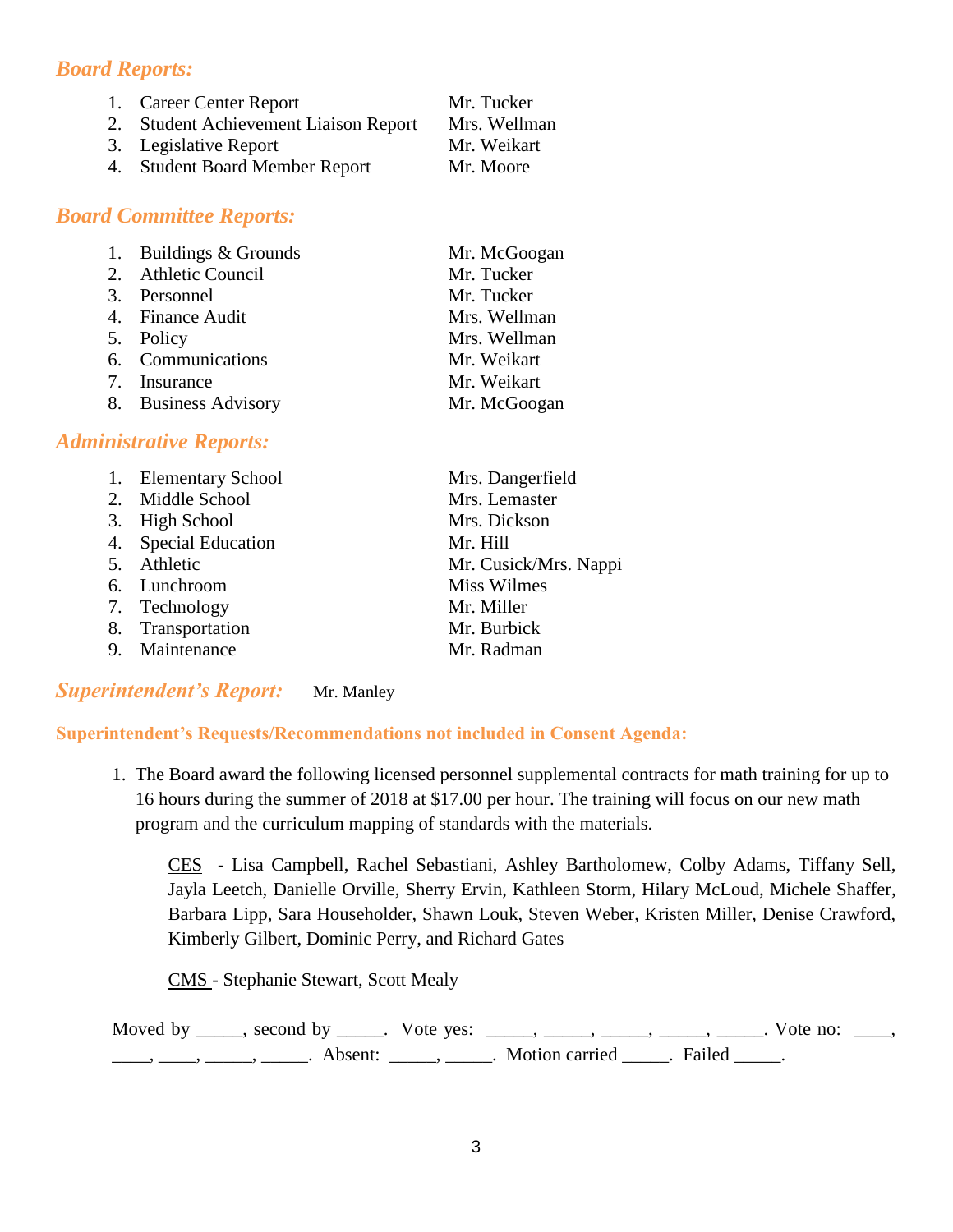2. Recommend: The Board adopt the following Board Policies/Bylaws which were presented for review at the March 14, 2018 board meeting:

| <b>Policy/Bylaw Number</b> | <b>Description</b>                                         | <b>New/Revised/Replacement</b> |
|----------------------------|------------------------------------------------------------|--------------------------------|
| 4121                       | Criminal History Record Check                              | Revised                        |
| 4162                       | Drug and Alcohol Testing of CDL License Holder             | Revised                        |
| 5111                       | Eligibility of Resident/Non Resident Students              | Revised                        |
| 5112                       | <b>Entrance Requirements</b>                               | Revised                        |
| 8400                       | <b>School Safety</b>                                       | Revised                        |
| 8600.04                    | <b>Bus Driver Certification</b>                            | Revised                        |
| 9141                       | <b>Business Advisory Council</b>                           | Revised                        |
| 7530                       | Lending of Board-Owned Equipment                           | Revised                        |
| 7530.02                    | <b>Staff Use of Personal Communication Devices</b>         | Revised                        |
| 7542                       | Access to District Technology Resources and/or Information |                                |
|                            | <b>Resources from Personal Communication Devices</b>       | Revised                        |
| 7543                       | Utilization of the District's Website and Remote Access to |                                |
|                            | the District's Network                                     | Revised                        |

3. Recommend: The Board adopt the following resolution proclaiming the month of April, 2018, as National Volunteer Month in recognition of the dedication and contributions of the many volunteers in the Crestview Local School District:

*Whereas*, the Crestview Community has the ability to inspire, equip and mobilize people to take action that provides encouragement and support to our students and our schools and,

*Whereas*, the Crestview Schools benefit from the generosity and service of many volunteers in our schools and,

*Whereas*, volunteers are vital to our future as a caning and productive nation and,

*Whereas*, the many volunteers serving our schools keep **Crestview the heart of our Community,**

*Now therefore, be it resolved***,** that that Crestview Board of Education celebrate the month of April as the month that we recognize the many volunteers that serve our school and thank them for their generosity!

Moved by \_\_\_\_\_, second by \_\_\_\_\_. Vote yes: \_\_\_\_\_, \_\_\_\_\_, \_\_\_\_\_, \_\_\_\_\_, \_\_\_\_\_. Vote no: \_\_\_\_, \_\_\_\_\_, \_\_\_\_\_, \_\_\_\_\_\_\_. Absent: \_\_\_\_\_\_, \_\_\_\_\_\_. Motion carried \_\_\_\_\_. Failed \_\_\_\_\_.

### *Executive Session*

1. Recommend: The Board move to executive session to conduct evaluations of the Superintendent and Treasurer, and for the purpose of appointment, employment, dismissal, discipline, promotion, demotion, or compensation of public employees.

Moved by \_\_\_\_\_, second by \_\_\_\_\_. Vote yes: \_\_\_\_\_, \_\_\_\_\_, \_\_\_\_\_, \_\_\_\_\_, \_\_\_\_\_. Vote no: \_\_\_\_, \_\_\_\_, \_\_\_\_, \_\_\_\_\_, Absent: \_\_\_\_\_, \_\_\_\_\_. Motion carried \_\_\_\_\_. Failed \_\_\_\_\_.